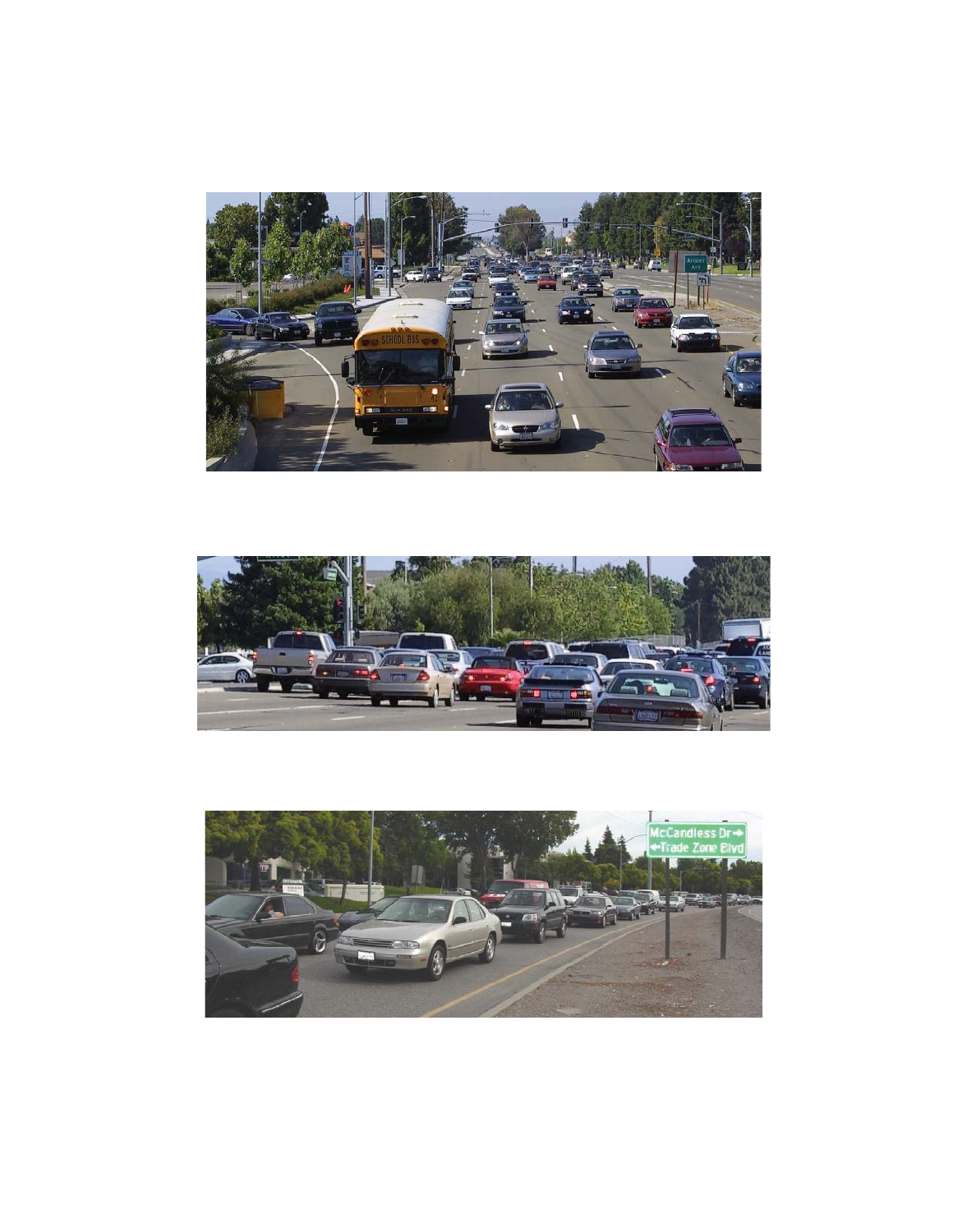# **SECTION TWO**

# EXPRESSWAY SYSTEM CHARACTERISTICS & NEEDS

To determine potential improvements for the expressways, it was necessary to document current conditions and needs. This included technical research related to traffic conditions and general operating characteristics of the expressways. It also involved collecting information from users of the expressways and the cities/agencies served by the expressways.

This section summarizes the key findings from these efforts. It starts with an overview of the expressway system providing key characteristics of each expressway. Needs are described based on both traffic data and public opinion surveys, followed by findings related to potential expansion of the expressway system. Concluding the section are the vision statements that were developed for each expressway, reflecting that expressway's unique characteristics and needs.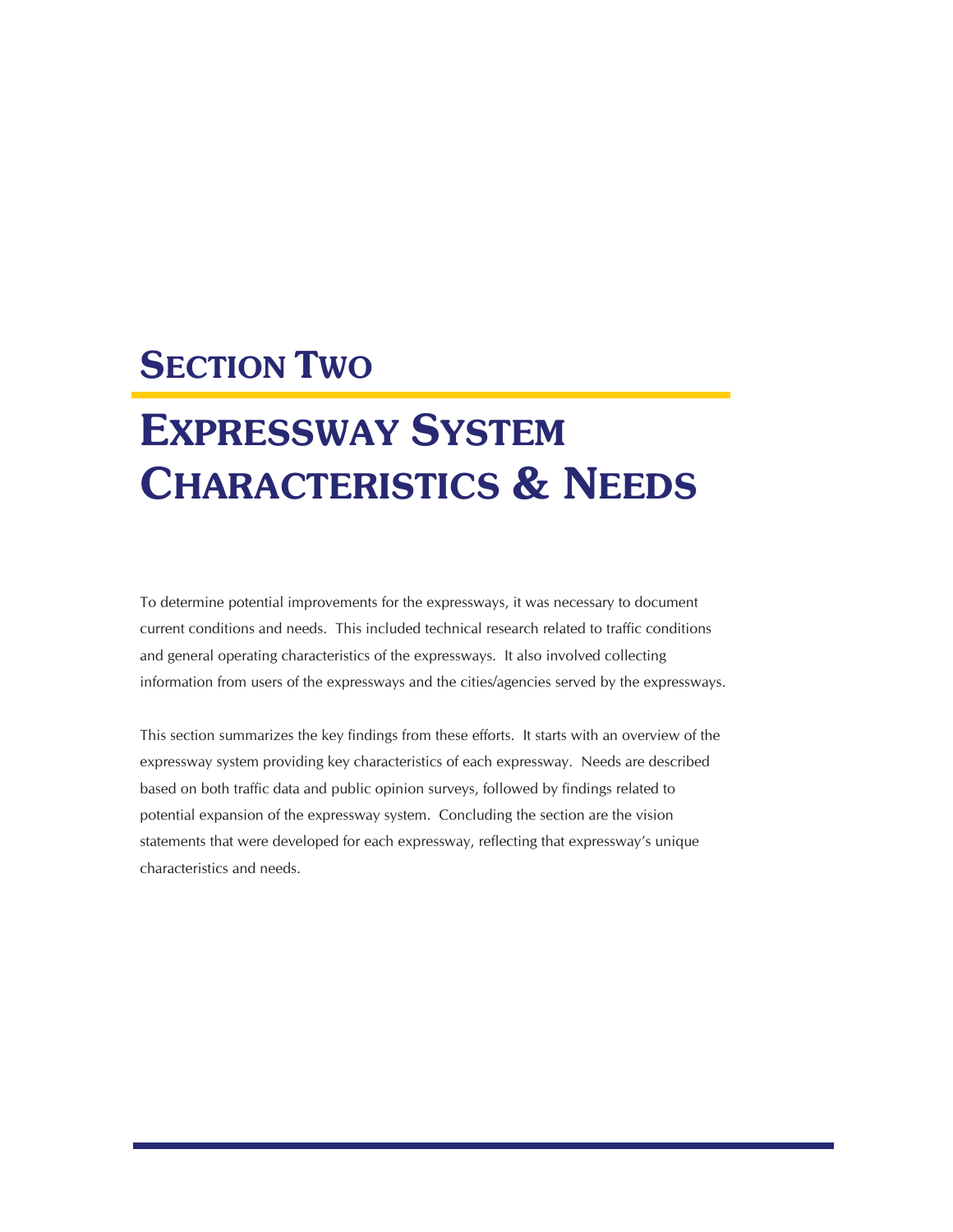# Expressway System Characteristics

The expressways were designed to relieve local streets and supplement the freeway system. The expressway system consists of 8 expressways serving residents and employees in 11 cities and carrying 1.5 million vehicles daily. Table 2-1 lists key characteristics of each expressway ranging from basic statistics such as length and number of users to presence of high-occupancy vehicle (HOV) lanes and surrounding land uses. Key findings include:

- **Example 1** Length of each express way varies from a high of 9.6 centerline miles for Central to a low of 4.7 miles for Oregon-Page Mill.
- $\bullet$  Most of the expressways average from 2.1 to 2.6 signals per centerline mile. Central and Foothill have fewer (1.5 to 1.8 signals/mile) reflecting Central's freewaylike segment through Sunnyvale and Foothill's wide spacing between cross streets. The highest ratio is along Oregon-Page Mill (3.0 signals/mile) with the Oregon segment having closely spaced signals.
- $\cdot \cdot$  The highest use expressways are Capitol, Lawrence, and Montague with 280,000 to 300,000 daily users. San Tomas is close behind at 220,000. Central, Foothill, and Almaden are in the mid-range (110,000 to 150,000) and Oregon-Page Mill is the lowest used expressway at 50,000.
- The posted speed limit is 45 or 50 miles per hour (mph) for all but Oregon-Page Mill Expressway. However, due to congestion and signal wait times, the average speed during commute hours is generally much lower. Montague and Lawrence experience the lowest average speeds (12 and 17 mph, respectively) due to high demand, limited capacity, and the resulting congestion levels.
- Residential land uses, mixed with some commercial, are predominant along three of the expressways while one expressway is surrounded mostly by industrial uses. The remaining four expressways serve a fairly equal mix of residential/commercial and industrial land uses.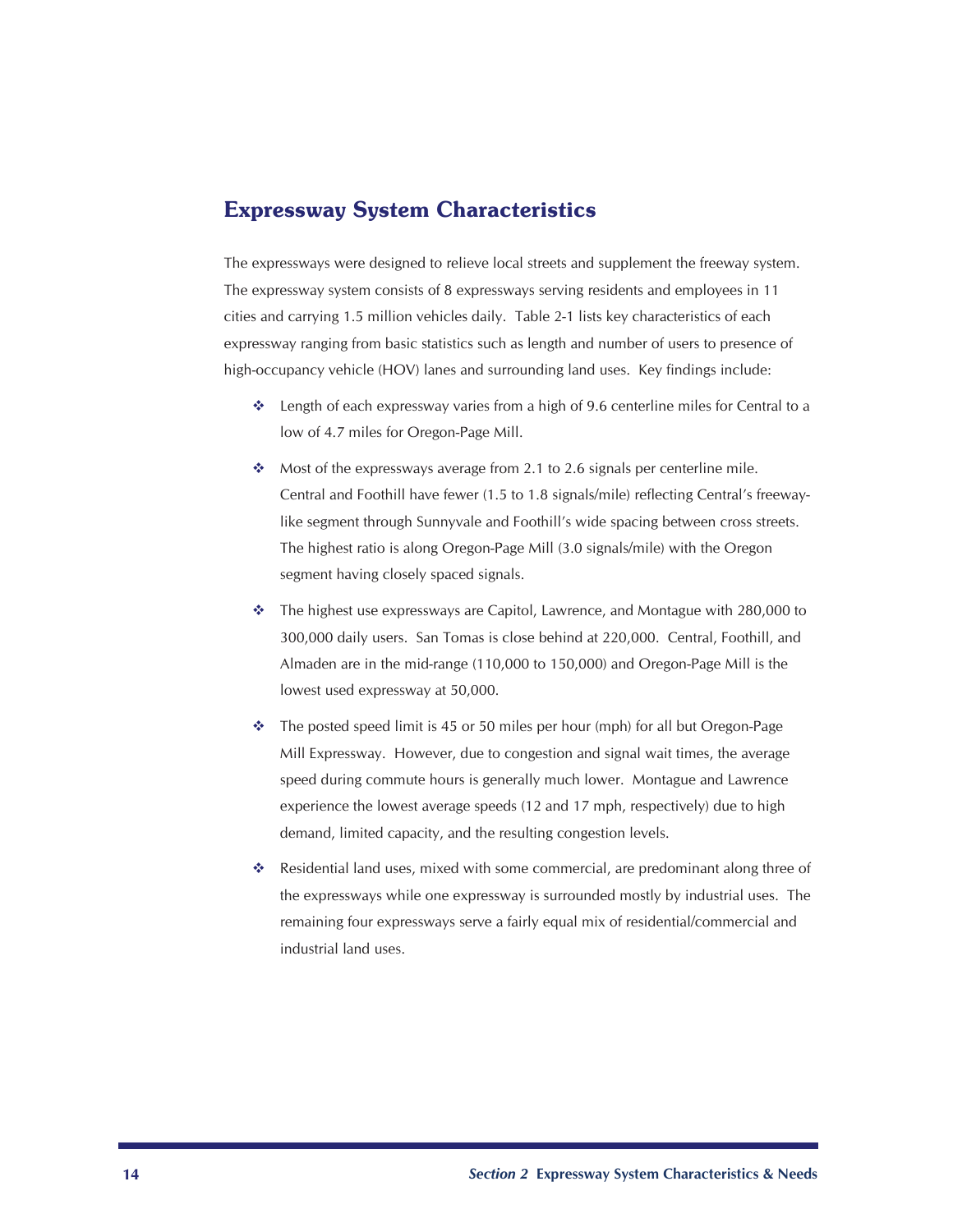| <b>Table 2-1: Expressway Characteristics</b> |                   |                |                                                                |                |                      |                                   |                               |                         |                                                                                                      |
|----------------------------------------------|-------------------|----------------|----------------------------------------------------------------|----------------|----------------------|-----------------------------------|-------------------------------|-------------------------|------------------------------------------------------------------------------------------------------|
| Expressway                                   | Length<br>(miles) | # of<br>Lanes  | <b>HOV Lanes</b>                                               | <b>Signals</b> | Speed<br>Limit       | Average<br>Peak Hour<br>Speed (1) | Daily<br>Users <sup>(1)</sup> | <b>Cities</b><br>Served | <b>Major Surrounding</b><br><b>Land Uses</b>                                                         |
| Almaden                                      | 8.5               | $4 - 8$        | None                                                           | 19             | 45                   | 25                                | 150,000                       | 1                       | Predominately<br>residential with some<br>commercial in Blossom<br>Hill area and north of<br>Capitol |
| Capitol                                      | 8.7               | $6 - 8$        | Capitol Ave.<br>to Silver<br>Creek                             | 18             | 45                   | 24                                | 300,000                       | $\mathbf{1}$            | Predominately<br>residential mixed with<br>commercial throughout                                     |
| Central                                      | 9.6               | $4-6$          | Queue jump<br>lanes at<br>Bowers and<br>Scott                  | 17             | 45/50                | 27                                | 110,000                       | 5                       | Residential with<br>commercial on west<br>end; industrial on east<br>end                             |
| Foothill                                     | 7.3               | 4              | None                                                           | 11             | 45                   | 26                                | 110,000                       | $\overline{4}$          | Residential with some<br>commercial                                                                  |
| Lawrence                                     | 8.7               | $6 - 8$        | <b>Stevens</b><br>Creek to<br>Arques<br>Lakehaven to<br>Tasman | 23             | 50                   | 17                                | 280,000                       | 5                       | Residential with some<br>commercial on<br>southern and northern<br>ends; industrial in<br>center     |
| Montague                                     | 6.0               | $6 - 8$        | Mission<br>College to<br>McCarthy<br>Main to<br>Milpitas Blvd  | 13             | 45                   | 12                                | 290,000                       | $\mathfrak{Z}$          | Mostly industrial with<br>some residential and<br>commercial                                         |
| Oregon-Page<br>Mill                          | 4.7               | $\overline{4}$ | <b>None</b>                                                    | 14             | 35/50                | 19                                | 50,000                        | $\overline{2}$          | Industrial along Page<br>Mill; residential along<br>Oregon with<br>commercial near El<br>Camino Real |
| San Tomas                                    | 8.5               | $6 - 8$        | <b>Budd to</b><br>Walsh                                        | 19             | 45                   | 23                                | 220,000                       | $\mathfrak{Z}$          | Residential with some<br>commercial on<br>southern end; industrial<br>on northern end                |
| Expressway<br>System                         | 62                | $\cdots$       | ---                                                            | 134            | $\scriptstyle\cdots$ | $---$                             | 1.51<br>million               | 11                      | $---$                                                                                                |

(1) Based on 2001 Data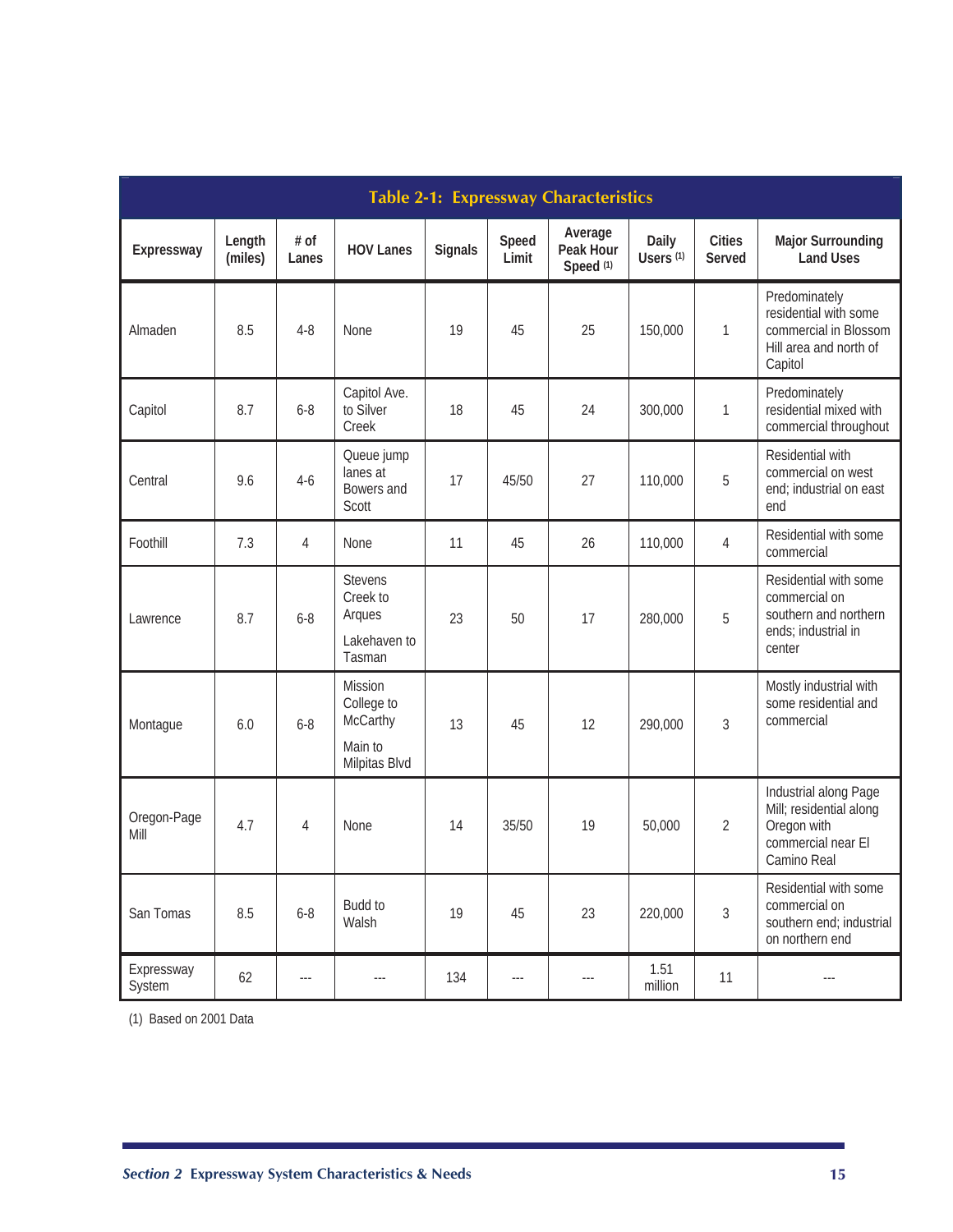

# *Multimodal Uses*

In addition to single-occupant automobiles, bicycles, pedestrians, carpools, and transit use the expressways. Bicycles are accommodated on all expressways with Foothill Expressway in particular being a high-use bicycle facility. Pedestrians use the expressways for a variety of reasons, with high pedestrian demand in some areas and only emergency/occasional use in others. Carpools are supported on five of the expressways with HOV lanes. Additional information about the use of these travel

modes on the expressways can be found in the Plan's Bicycle, Pedestrian, and HOV System Elements.

Transit services on expressways are provided by the Santa Clara Valley Transportation Valley (VTA). VTA operates bus and shuttle services on the expressways and collects federal fixed guideway funds where buses run in expressway HOV lanes. VTA has plans to extend light rail transit (LRT) into the median of Capitol Expressway. There are also regional transit services that use the expressway system, including one inter-county express bus service.

The County of Santa Clara, governed by the five-member, elected Board of Supervisors, is responsible for improving, operating, and maintaining the expressway system. The VTA, governed by the twelve-member, appointed Board of Directors, is responsible for planning, funding, and operating transit services in the county, including on the expressways. In its role as Congestion Management Agency (CMA), VTA also determines the apportionment of discretionary transportation funding. Therefore, the Expressway Study does not make recommendations related to the amount, routing, or funding of transit services; however, it does include improvements to support transit services.

Table 2-2 provides a description of current and planned transit services using the expressways. In summary, six of the expressways have a bus route or a combination of bus routes that serve almost the entire length of the expressway. Buses on the remaining two expressways only use small segments of the expressways. Many of the bus routes on the expressways are limited stop or express routes providing a few trips each AM and PM commute period rather than all-day service. In addition to the LRT planned for one expressway, there are Caltrain and LRT stations located adjacent to five expressways.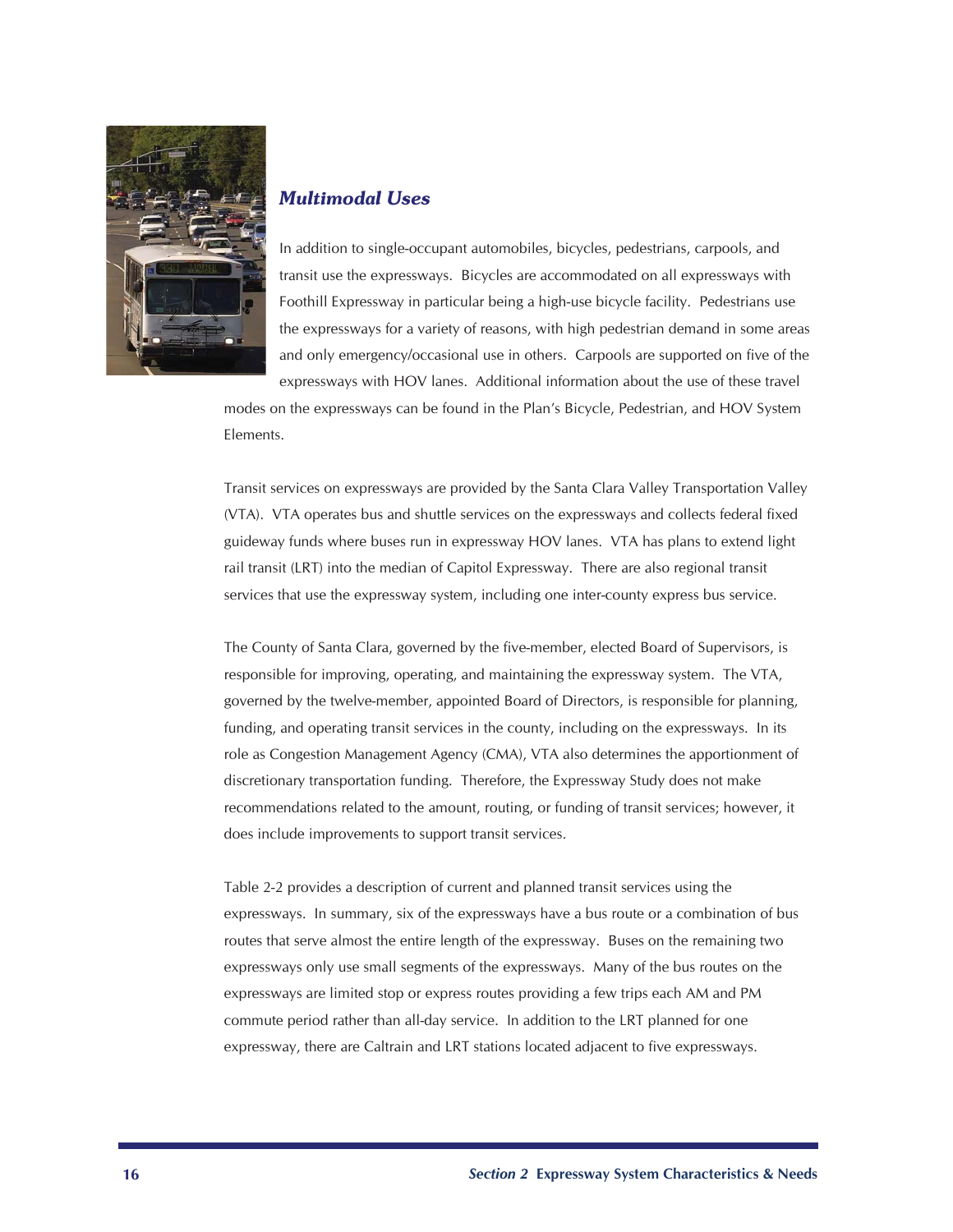# **Table 2-2: Transit Services Using Expressways**

*This information is based on the transit services provided and/or planned as of June 2003 with some notation where appropriate about proposed service cuts that may occur in 2004.*

| Expressway | <b>Transit Services</b>                                                                                                                                                                                                                                                     |
|------------|-----------------------------------------------------------------------------------------------------------------------------------------------------------------------------------------------------------------------------------------------------------------------------|
| Almaden    | Bus service is provided along almost the entire corridor with one bus route serving the area from Harry<br>$\bullet$<br>Road to Coleman Road and a second route serving the area from Coleman Road to Lincoln Avenue.<br>Frequency of service ranges from 30 to 60 minutes. |
|            | Another line travels a short segment of Almaden from Via Valiente to Camden Avenue.<br>$\bullet$                                                                                                                                                                            |
| Capitol    | One bus route travels from SR 87 to Eastridge along Capitol every 15 minutes and a peak-period<br>$\bullet$<br>express bus route uses Capitol from Snell Avenue to US 101.                                                                                                  |
|            | North of Eastridge to the Capitol Avenue/I-680 area, one express route and one limited stop route make<br>$\bullet$<br>a total of 7 trips each peak period, but service could be reduced to 3 trips per peak period in 2004.                                                |
|            | Eastridge Transit Center is adjacent to Capitol at Eastridge Mall and has direct access to the<br>$\bullet$<br>expressway. Neighborhood access to the center is across and along the expressway.                                                                            |
|            | The Caltrain and LRT Capitol Stations are easily accessible from Capitol.<br>$\bullet$                                                                                                                                                                                      |
|            | LRT is planned to travel the entire length of Capitol Expressway.<br>$\bullet$                                                                                                                                                                                              |
| Central    | Four bus lines use small segments of Central Expressway. There is no bus service along the length of<br>$\bullet$<br>Central.                                                                                                                                               |
|            | Caltrain and Tasman LRT run parallel to parts of Central with the rail stations at the Downtown<br>$\bullet$<br>Mountain View Transit Center easily accessible from Central.                                                                                                |
| Foothill   | Three bus lines use small segments of Foothill Expressway. There is no bus service on most of Foothill<br>$\bullet$<br>Expressway.                                                                                                                                          |
| Lawrence   | A limited stop bus route runs one AM and one PM peak hour trip along the entire length of Lawrence<br>$\bullet$<br>Expressway.                                                                                                                                              |
|            | Two bus routes use segments of Lawrence south of I-280 and 3 use segments north of US 101, mostly<br>$\bullet$<br>during the peak commute periods.                                                                                                                          |
|            | The Lawrence Caltrain station is easily accessible from Lawrence.<br>$\bullet$                                                                                                                                                                                              |
| Montague   | A limited stop bus route travels the entire length of Montague, providing 3 trips during the peak<br>$\bullet$<br>commute periods. In 2004, a new route that uses Montague from Mission College Boulevard to Great<br>Mall Parkway may replace this route.                  |
|            | Three other bus routes use short segments of Montague (two from US 101 to Mission College<br>$\bullet$<br>Boulevard and one from Trade Zone Boulevard to Milpitas Boulevard) and a LRT shuttle travels on<br>Montague from Mission College Boulevard to North First Street. |
|            | A future BART and LRT multimodal station is planned near the Montague/Great Mall Parkway<br>$\bullet$<br>intersection. VTA may route additional bus service on Montague in the future to serve these rail<br>stations.                                                      |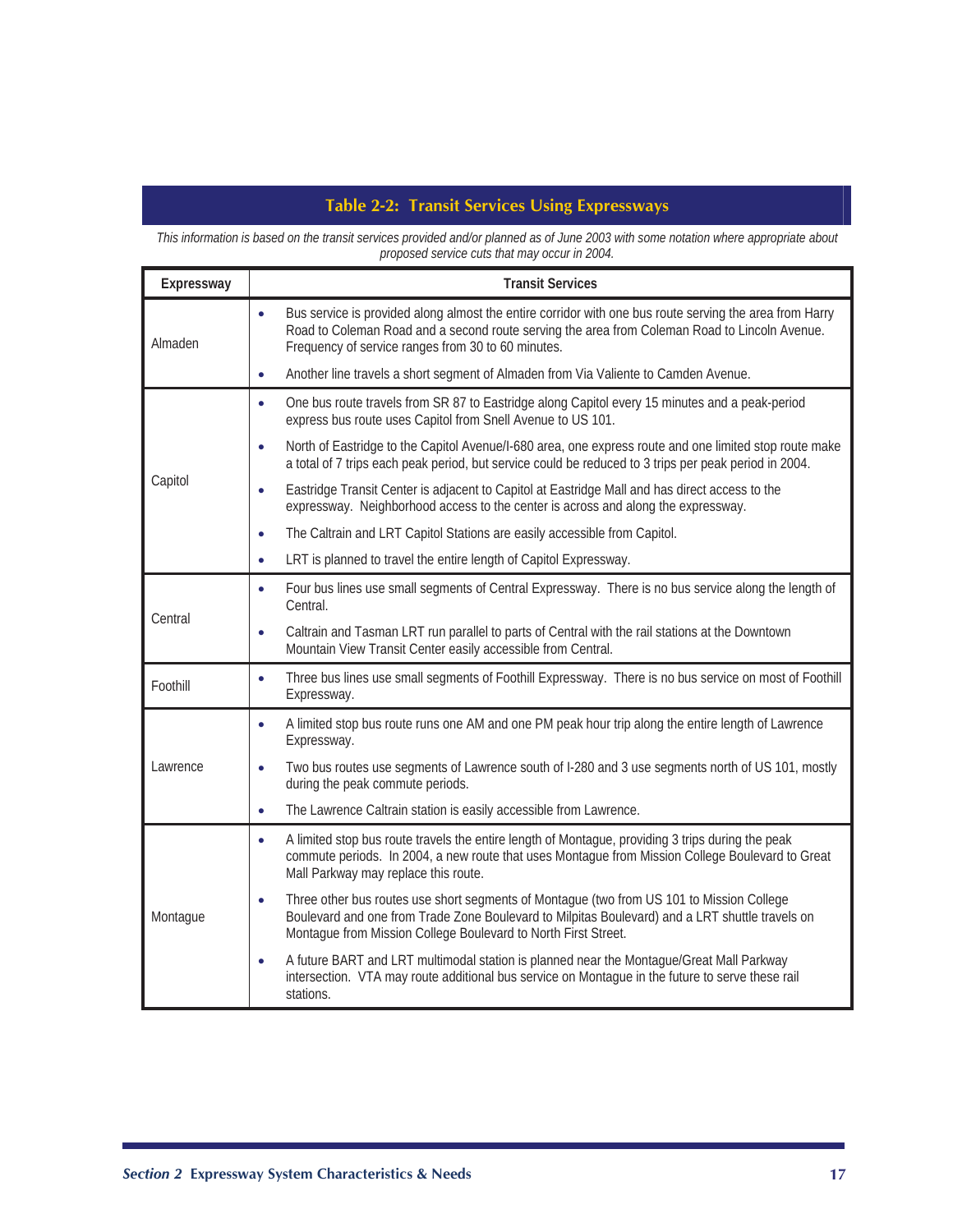## **Table 2-2: Transit Services Using Expressways (continued)**

*This information is based on the transit services provided and/or planned as of June 2003 with some notation where appropriate about proposed service cuts that may occur in 2004.*

| Expressway          | <b>Transit Services</b>                                                                                                                                                      |  |  |  |
|---------------------|------------------------------------------------------------------------------------------------------------------------------------------------------------------------------|--|--|--|
| Oregon-Page<br>Mill | The Dumbarton Express uses almost the entire length of Oregon-Page Mill Expressway. It provides<br>several trips each AM and PM commute period.                              |  |  |  |
|                     | Three VTA bus routes travel on segments of the expressway and when combined, they cover almost<br>the entire length. Two of the routes are express peak-period only service. |  |  |  |
|                     | The California Caltrain Station is accessible from Oregon.                                                                                                                   |  |  |  |
| San Tomas           | A limited stop route travels the entire length of San Tomas, providing 3 trips each commute period. It<br>$\bullet$<br>may be reduced to two trips in 2004.                  |  |  |  |
|                     | Two other routes use a segment of San Tomas near SR 17 during commute periods.                                                                                               |  |  |  |

To support transit services, the Expressway Study *Implementation Plan* includes adding sidewalks and intersection pedestrian crossing enhancements to help transit users access stops (see Pedestrian Element). HOV lane and bus stop pavement maintenance costs are included in the Maintenance/Operations Element. The Capacity/Operational Improvements Element lists grade separation projects at LRT/expressway crossings, which would enhance LRT operations.

Additional transit service needs are difficult to quantify at this time given ongoing transit line rerouting and fleet redeployment; however, the County closely cooperates with VTA's transit plans as they are developed. For example, the County made available a portion of Central Expressway right-of-way for the Tasman LRT line; worked collegially with VTA on at-grade LRT crossings of Montague, Lawrence, and Central; and repairs failed pavement at bus stops. Expressway roadway capacity/operational projects will include transit service needs (e.g., bus stops) when the projects are designed and built.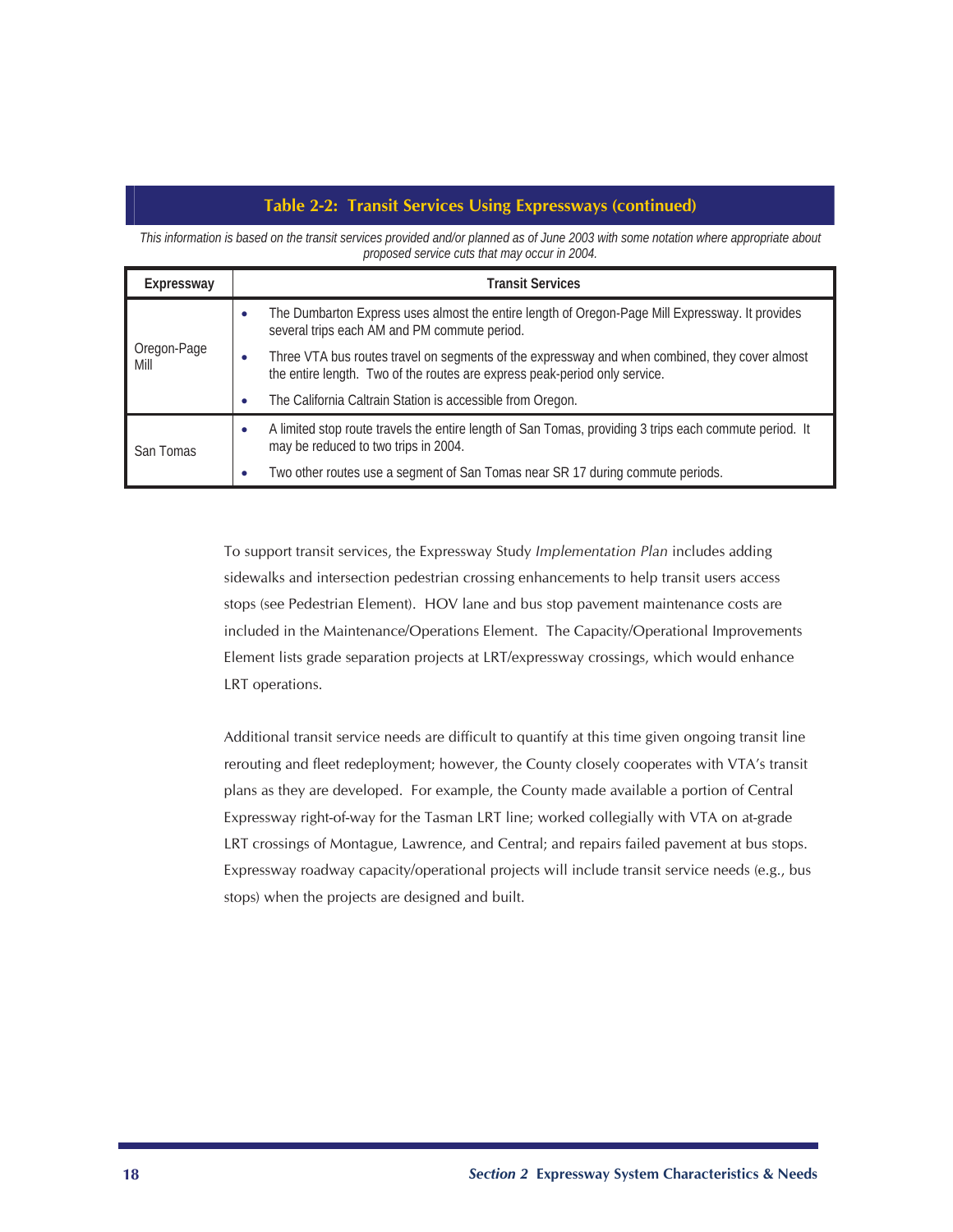#### *Usage of Expressways*

As noted previously, 1.5 million vehicles use the expressway system daily. The telephone public opinion survey conducted in December 2001 provides some insight into why the expressways are so well used:

- 55% of respondents used an expressway almost daily and another 29% use an expressway a few times a week.
- Of several expressway characteristics rated, "convenience" received the highest percentage of "excellent/good" ratings both systemwide and for each expressway. The excellent/good ratings ranged from 91% for Foothill to 74% for Montague with all other expressways over 80%.
- $\cdot \cdot$  The primary purposes of using the expressways are work trips (37% of respondents) and shopping trips (27%). Not surprisingly, those expressways serving major employment centers had the highest percentage of work trips, including Montague (60%) and Central (52%). Almaden, which serves some major commercial facilities, had the highest shopping use (41%).

# Expressway System Needs

A key finding from the December 2001 telephone survey was that expressways are convenient but congested. Congestion consistently received the highest percentage of "fair/poor" ratings systemwide and for each expressway. Almaden, Capitol, Lawrence, Montague, and San Tomas users expressed the greatest dissatisfaction with congestion levels (over 70%), while Foothill and Central were seen as less of a congestion problem (around 55% rating as fair/poor) and Oregon-Page Mill fell in the middle (61%).

## *Traffic Conditions*

The technical data on level of service (LOS) confirms the users' perceptions. LOS is a measure of traffic flow and congestion levels. LOS A is the best condition representing freely flowing traffic. LOS F is the worst condition representing excessive delays and jammed conditions. Out of 134 signalized intersections, 30 intersections were operating at LOS F in 2001. The number of LOS F intersections is projected to increase to 50 by 2025.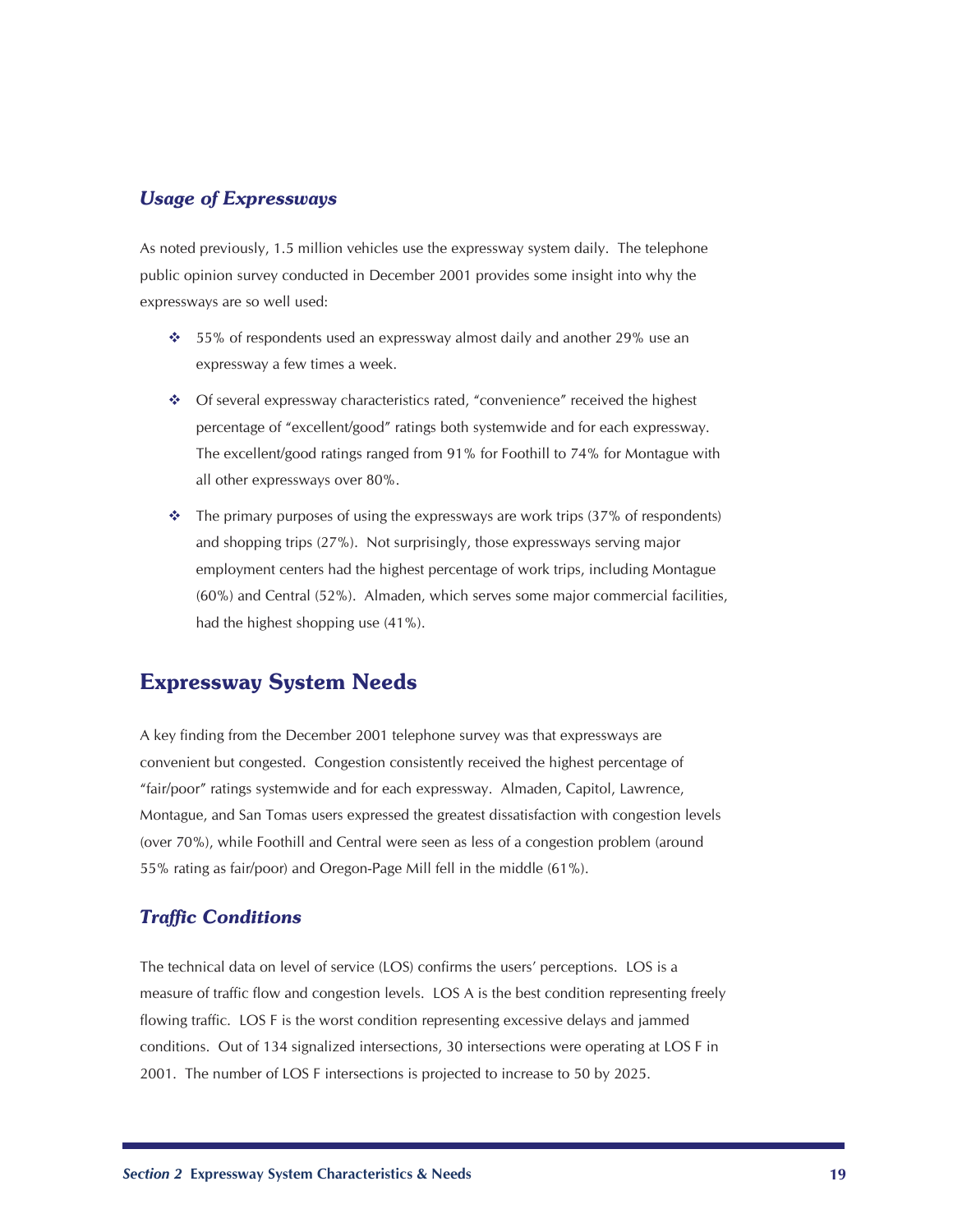

Montague Expressway currently operates at LOS F corridor-wide and portions of Capitol and Central Expressways are expected to degrade to corridor LOS F conditions by 2025. Figure 2-1 illustrates the LOS F intersection locations with Table 2-3 providing a list of the intersections, including seconds of delay.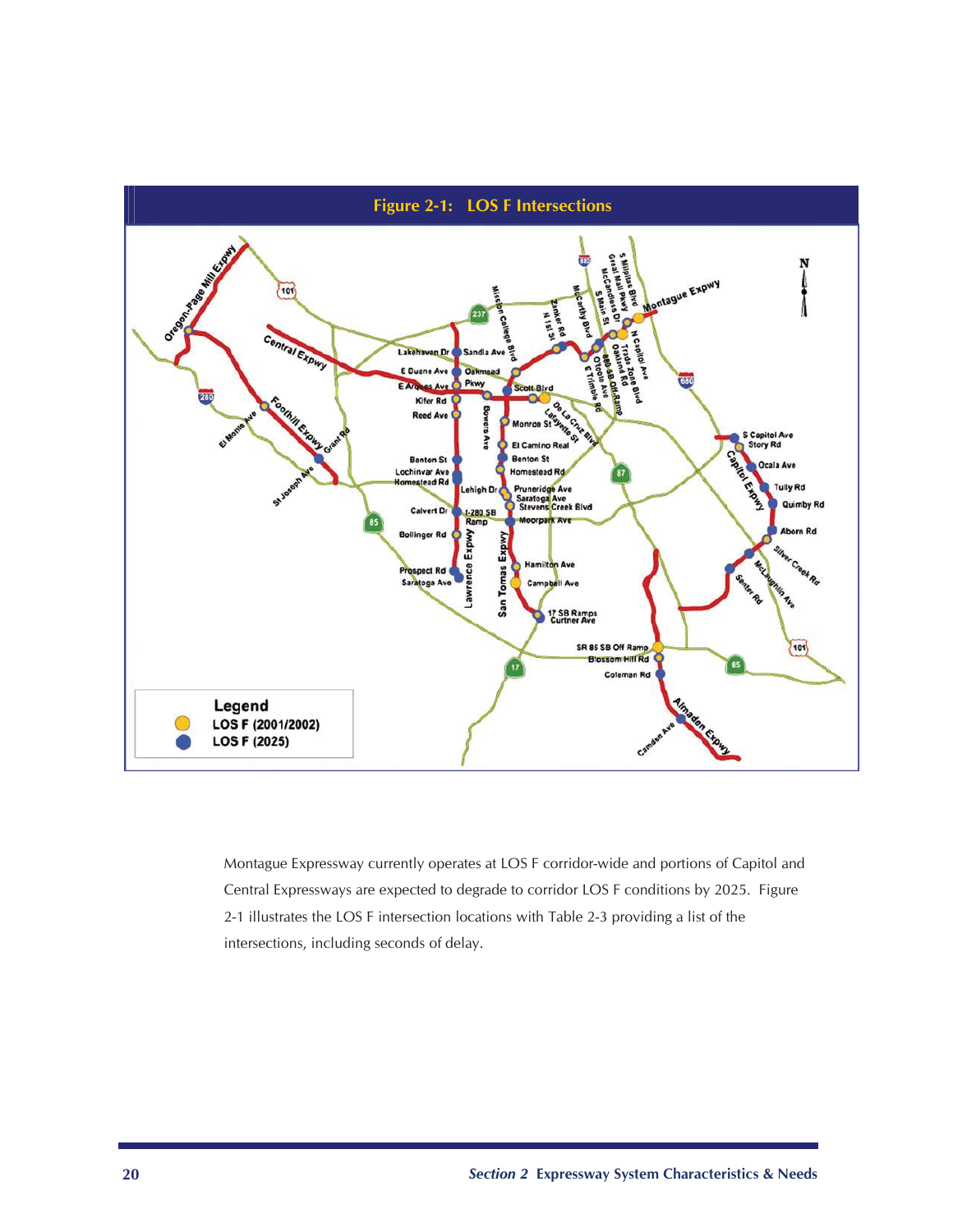| Table 2-3: Level of Service F Intersections by Expressway (2001& 2025) |                                       |                |                |                |              |  |
|------------------------------------------------------------------------|---------------------------------------|----------------|----------------|----------------|--------------|--|
|                                                                        |                                       | 2001 Existing  |                | 2025 Baseline  |              |  |
| Expressway                                                             | <b>LOS F Intersection</b>             | <b>AM Peak</b> | <b>PM Peak</b> | <b>AM Peak</b> | PM Peak      |  |
|                                                                        | Camden Ave (CMP)                      |                |                | F (287)        | F(260)       |  |
| Almaden                                                                | Coleman Rd (CMP)                      |                |                | F(174)         | F (79)       |  |
|                                                                        | Blossom Hill Rd (CMP)                 |                | F(68)          |                | F(70)        |  |
|                                                                        | Hwy. 85 (North Ramp) (CMP)            |                | F (352)        |                |              |  |
|                                                                        | Senter Rd. (CMP)                      |                |                |                | F(63)        |  |
|                                                                        | McLaughlin Ave. (CMP)                 |                |                | F(155)         |              |  |
|                                                                        | Silver Creek Rd. (CMP)                | F(76)          | F(75)          | F(82)          | F(217)       |  |
|                                                                        | Aborn Rd. (CMP)                       |                |                |                | F(74)        |  |
| Capitol                                                                | Quimby Rd                             |                |                | $F$ (**) (1)   | $F$ (**) (1) |  |
|                                                                        | Tully Rd                              |                |                | $F$ (**) (1)   | $F$ (**) (1) |  |
|                                                                        | Ocala Ave                             |                |                | F(85)          | F(104)       |  |
|                                                                        | Story Rd (CMP)                        | F (89)         | F(66)          | F(162)         | F (270)      |  |
|                                                                        | Capitol Ave (CMP)                     |                |                |                | F(75)        |  |
|                                                                        | Bowers Ave. (CMP)                     | F(80)          | F(63)          | F(125)         |              |  |
| Central                                                                | Lafayette St. (CMP)                   |                | F(62)          | F(60)          |              |  |
|                                                                        | De La Cruz Blvd. (CMP)                |                | F(82)          |                | F(77)        |  |
|                                                                        | Oregon-Page Mill Expressway (CMP) (2) |                | F (90)         |                | F(111)       |  |
| Foothill                                                               | El Monte Ave. (CMP)                   | F(69)          |                | F(181)         | F(183)       |  |
|                                                                        | Grant Rd./St. Joseph Ave.             |                |                |                | F(64)        |  |
|                                                                        | Saratoga Ave. (CMP)                   |                |                | F(73)          | F (206)      |  |
|                                                                        | Prospect Rd. (CMP)                    |                |                | F(68)          | F(65)        |  |
|                                                                        | Moorpark Ave./Bollinger Rd. (CMP)     | F (99)         |                | F (96)         | F(81)        |  |
|                                                                        | Calvert Dr. (CMP)                     |                |                | F(63)          |              |  |
|                                                                        | Homestead Rd. (CMP)                   |                |                | F(73)          | F (92)       |  |
| Lawrence                                                               | Lochinvar Ave                         |                |                |                | F (123)      |  |
|                                                                        | <b>Benton St</b>                      |                |                |                | F(160)       |  |
|                                                                        | Reed Ave./Monroe Ave. (CMP)           |                | F(66)          | F(64)          | F (195)      |  |
|                                                                        | Kifer Rd.                             |                | F (122)        |                | F (107)      |  |
|                                                                        | Arques Ave. (CMP)                     |                | F(63)          |                | F(67)        |  |
|                                                                        | Duane Ave/Oakmead Pkwy                |                |                |                | F(67)        |  |
|                                                                        | Sandia Dr/Lakehaven Dr.               |                |                |                | F(60)        |  |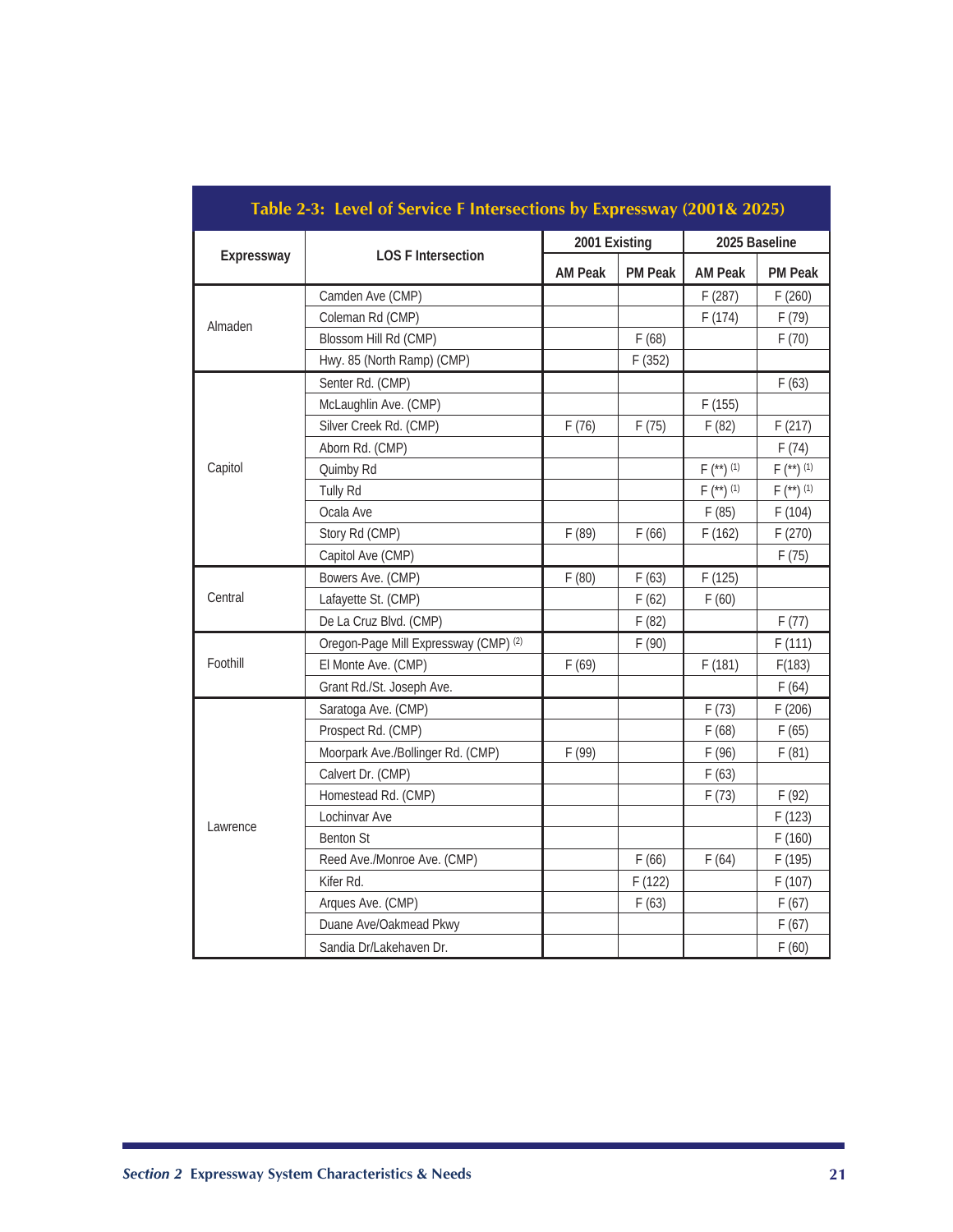| Table 2-3: Level of Service F Intersections by Expressway (2001& 2025) (continued) |                                          |                |                |                |                |  |
|------------------------------------------------------------------------------------|------------------------------------------|----------------|----------------|----------------|----------------|--|
|                                                                                    |                                          | 2001 Existing  |                | 2025 Baseline  |                |  |
| Expressway                                                                         | <b>LOS F Intersection</b>                | <b>AM Peak</b> | <b>PM Peak</b> | <b>AM Peak</b> | <b>PM Peak</b> |  |
|                                                                                    | Mission College Boulevard (CMP)          | F(67)          |                | F (78)         | F (95)         |  |
|                                                                                    | First St. (CMP)                          | F(74)          | F(113)         | F(133)         | F(161)         |  |
|                                                                                    | Zanker Road (CMP)                        |                |                | F(91)          | F(101)         |  |
|                                                                                    | Trimble Rd. (CMP)                        | F(148)         | F(160)         | F(160)         | F (149)        |  |
|                                                                                    | McCarthy Blvd./O'Toole Ave. (CMP)        | F(97)          | F(137)         | F(153)         | F(134)         |  |
| Montague                                                                           | I-880 SB Ramps                           |                |                | F (112)        | F(121)         |  |
|                                                                                    | Main St./Old Oakland Rd. (CMP)           | F(120)         | F(94)          |                | F(84)          |  |
|                                                                                    | McCandless Dr./Trade Zone Blvd. (CMP)    | F(88)          |                |                |                |  |
|                                                                                    | Great Mall Pkwy/Capitol Ave. (CMP)       | F(119)         |                | F (91)         | F(68)          |  |
|                                                                                    | Milpitas Blvd (CMP)                      | F(104)         |                |                |                |  |
| Oregon-Page Mill                                                                   | Foothill Expressway (CMP) (2)            |                | F (90)         |                | F(111)         |  |
|                                                                                    | Curtner Ave. (CMP)                       | F(82)          |                | F (90)         |                |  |
|                                                                                    | SR 17 SB Ramps (CMP)                     |                |                | F(127)         | F( > 300)      |  |
|                                                                                    | Campbell Ave. (CMP)                      | F(82)          |                |                |                |  |
|                                                                                    | Hamilton Ave. (CMP)                      |                | F(60)          | F(93)          | F(74)          |  |
|                                                                                    | Moorpark Ave. (CMP)                      |                |                | F(62)          |                |  |
|                                                                                    | Stevens Creek Blvd. (CMP)                |                | F (137)        |                | F(143)         |  |
| San Tomas                                                                          | Saratoga Ave. (CMP)                      |                | F (109)        |                | F (103)        |  |
|                                                                                    | Pruneridge Ave.                          | F(70)          | F(63)          | F(86)          | F (97)         |  |
|                                                                                    | Homestead Rd. (CMP)                      | F (79)         | F(66)          | F(74)          | F (92)         |  |
|                                                                                    | Benton St.                               |                |                |                | F(74)          |  |
|                                                                                    | El Camino Real (CMP)                     | F (92)         | F(74)          | F(75)          | F (103)        |  |
|                                                                                    | Monroe St. (CMP)                         | F(113)         |                | F (99)         |                |  |
|                                                                                    | Scott Blvd. (CMP)                        |                |                | F(66)          |                |  |
|                                                                                    | Total LOS F Intersections by Peak Period | 19             | 22             | 33             | 42             |  |
|                                                                                    | <b>Total LOS F Intersections</b>         | 30             |                | 50             |                |  |

**Notes:** 

(CMP) = Intersection monitored by Congestion Management Program.

 $F =$  Indicates which intersections are at LOS F, and  $(\# \#)$  indicates delay (seconds/vehicle)

- (1) (\*\*) = Final determination of seconds of delay is pending release of VTA's Capitol LRT environmental document
- (2) The LOS for the Foothill and Oregon-Page Mill intersection is listed under both expressways, but is only counted as one LOS F intersection in the totals.

*Source:* CCS Planning & Engineering, Inc. (2002)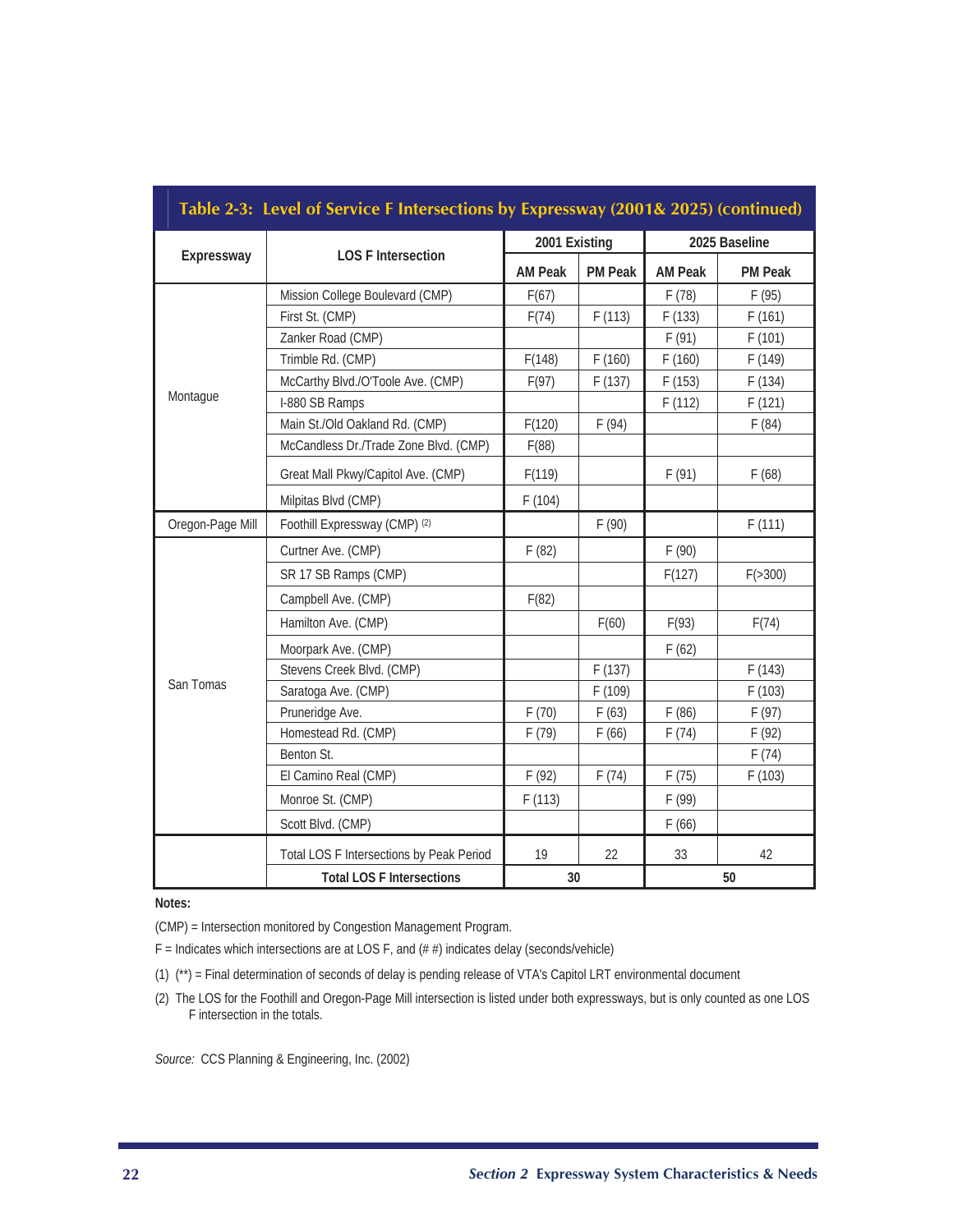#### *User Opinions*

Listed below are the key findings from the December 2001 and January 2003 telephone surveys:

- After congestion, timing of lights and landscaping received the highest percentage of "fair/poor" ratings (48% and 44% of respondents, respectively). The individual expressway ratings for timing of lights were similar for all expressways. Landscaping on 6 of the expressways was also rated similar to the system results. The exceptions are Foothill and Oregon-Page Mill users who are quite satisfied with landscaping (over 80% rating "excellent/good"). (December 2001 Survey)
- Synchronizing the traffic signals was the most important proposed change for all expressways in both surveys. In the 2003 survey, 69% of respondents rated synchronizing traffic signals as "very important."
- $\cdot$  Eliminating dangerous merges and maintaining pavement also received a large amount of "very important" ratings (66% and 62%, respectively). (January 2003 Survey)
- More landscaping (16% very important), decreasing the number of traffic lights (24%), and building more sound walls (26%) were the least popular of the proposed improvements among respondents. (January 2003 Survey)

# Potential Expansion of the System

The 1960's build-out plan for the expressway system included at least one additional expressway and extending three other existing expressways. The concept was that the expressways should connect with the freeways and with other expressways. In the last 40 years, local plans and policies have changed. In the 1990's, Capitol Expressway, between State Route (SR) 87 and Almaden Expressway, was relinquished to San Jose to become Auto Mall Parkway. Questions have continued to be asked about other expressway extensions and these issues were discussed with the cities, the Policy Advisory Board (PAB), and the Technical Working Group (TWG) early in the study process. Described below are the key system expansion issues and status.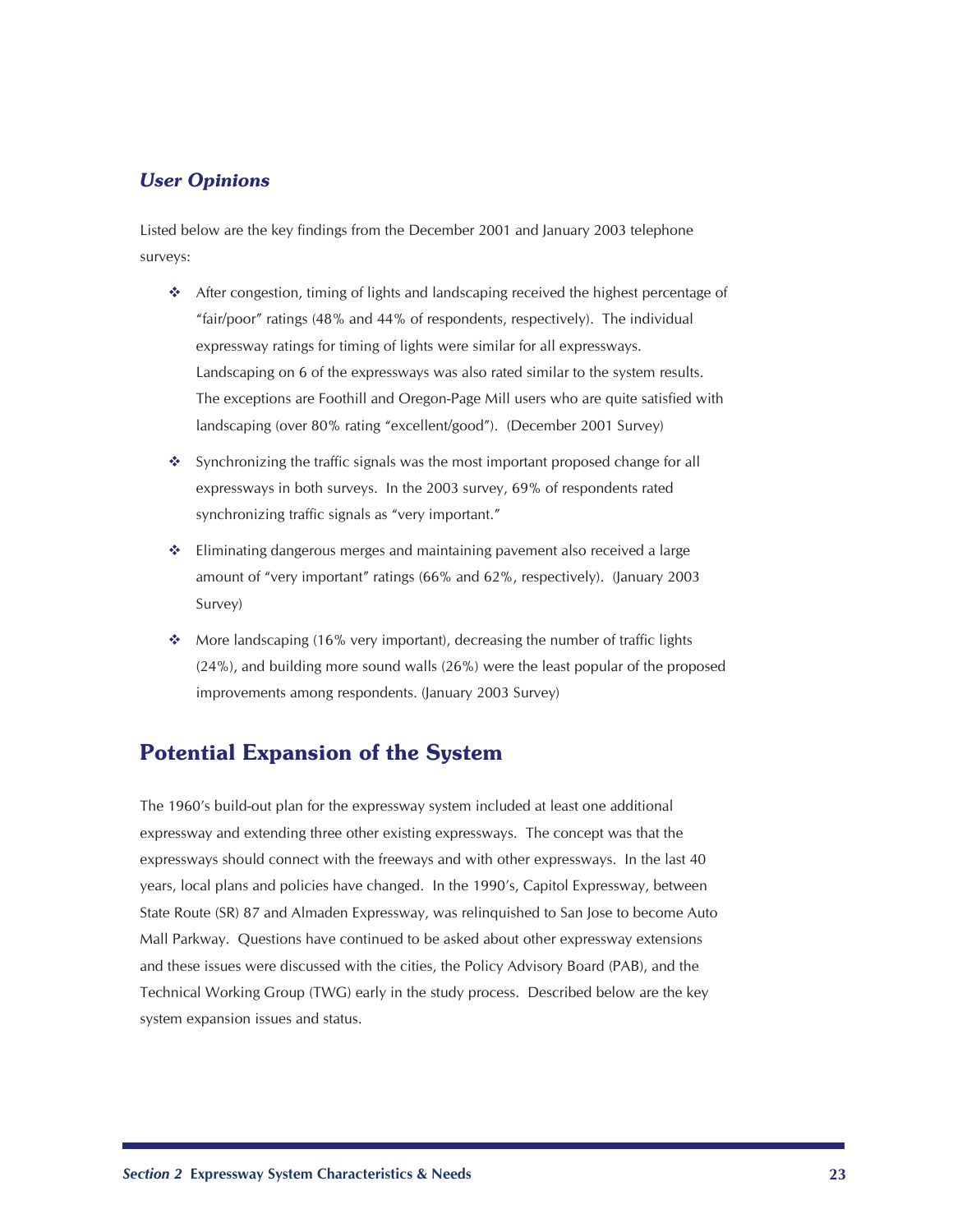#### *Almaden Expressway*

Almaden Expressway will eventually be extended to Bailey Avenue where people can connect to US 101 via the future Bailey interchange. The timing of the Almaden extension will be determined by San Jose land use decisions. The likely trigger will be Coyote Valley development. It is anticipated that development traffic impact fees will pay for the extension. The trigger may or may not occur within the 30-year timeframe of this study. Future updates of the Expressway Study *Implementation Plan* will include the extension once more is known about the timing and funding.

#### *Central Expressway*

The original plans for Central called for it to continue through Palo Alto on Alma Avenue to terminate at Oregon-Page Mill Expressway. Palo Alto does not support extending Central Expressway onto Alma. Alma has four lanes, like Central Expressway, and already connects to Oregon-Page Mill. The land along Alma is completely developed with Caltrain along one side and residences and several residential side streets along the other. Therefore, Palo Alto wants Alma to remain a city arterial with relatively slower speeds and narrower lanes than the expressway. Extending Central through Palo Alto will not be pursued.

#### *Lawrence Expressway*

Lawrence was originally slated to continue down Quito Road in Saratoga to connect with the future SR 85 under the assumption that there would be an interchange at Quito. When SR 85 was built, the interchange was moved to Saratoga Avenue. The City of Saratoga does not support converting Saratoga Avenue into an extension of Lawrence Expressway. Extending Lawrence onto Saratoga Avenue will not be pursued. The study does include a signal coordination project for Lawrence Expressway and Saratoga Avenue that will help with traffic flow to the SR 85/Saratoga Avenue interchange.

#### *South County*

There have been various plans for a north-south expressway on the west side of US 101 since the 1960's. By the 1980's, County transportation planning documents began to recommend a north-south arterial rather than a formal expressway. These new recommendations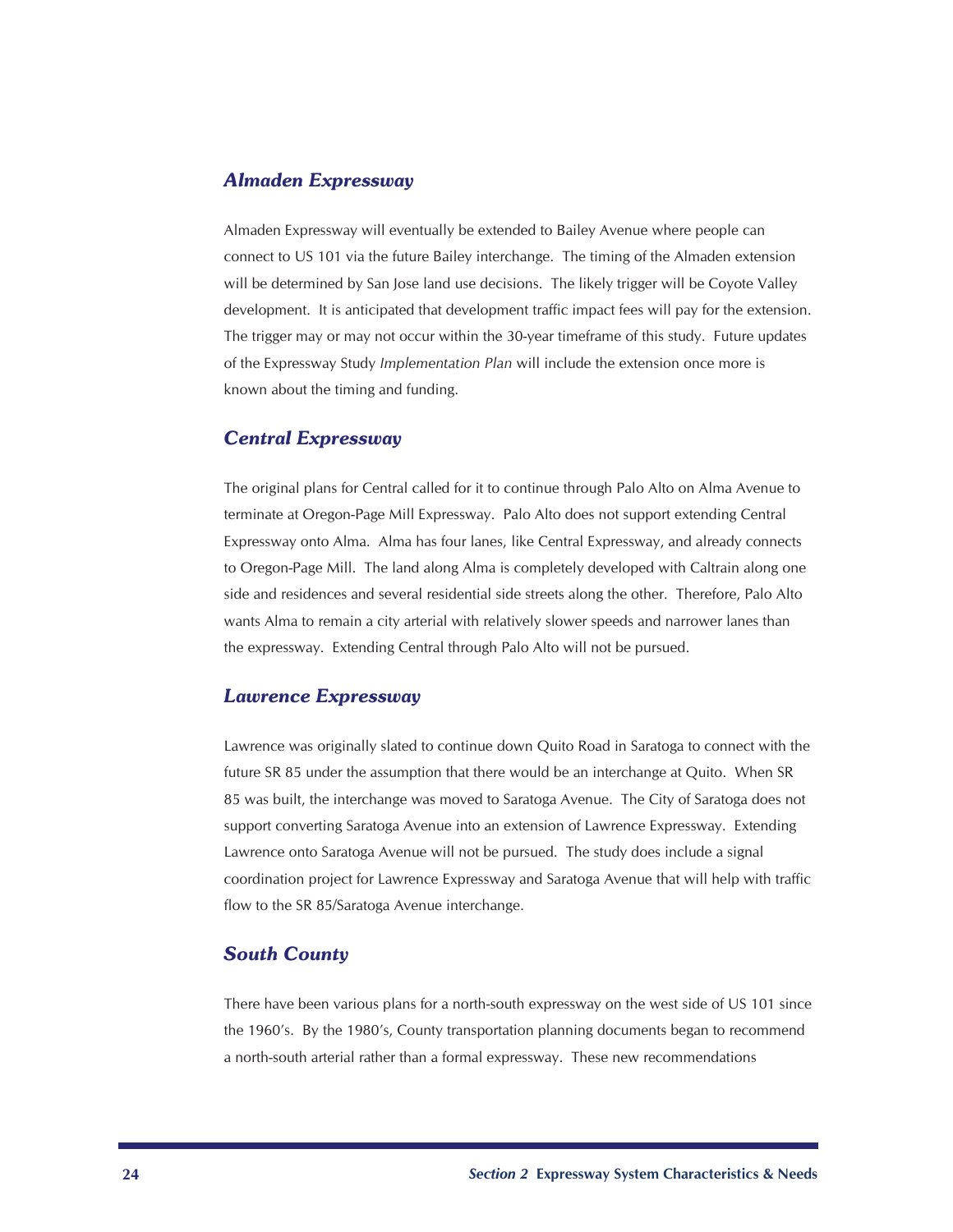occurred due to a lack of funding for building and maintaining new expressways, and due to conflicting plans and policies at the local cities.

The City of Morgan Hill does not support having expressways in Morgan Hill. The City of Gilroy is in favor of having an expressway. Gilroy's Circulation Element identifies Santa Teresa as an expressway meeting all expressway standards including limited access and no parking. It would be a loop expressway beginning and ending at US 101 at the south and north ends of Gilroy. Gilroy is currently funding and constructing the widening of Santa Teresa Boulevard to expressway standards and will provide for maintenance of the widened facility.

The PAB South County small group arrived at the following agreements:

- \* Regional travel demand from south of Gilroy heading into South San Jose should be accommodated on US 101.
- A South County "local corridor" is needed to facilitate travel between Gilroy and Morgan Hill. It does not necessarily need to be called an "expressway" or fall under single-jurisdiction ownership, but it does need consistent standards and an identifiable alignment.
- Some kind of regional transportation plan is needed for the South County area  $-$  a "South County Circulation Study."
- $\triangleleft$  All five government agencies need to be involved in the development of a Circulation Study – VTA, County of Santa Clara, and the Cities of Gilroy, Morgan Hill, and San Jose.

VTA has recently established a South County Roadways Policy Advisory Board to discuss roadway projects and issues for the South County area and provide policy input into the proposed South County Circulation Study. Among several other issues, the Circulation Study will determine the need and support for new Santa Teresa Boulevard connections to US 101 in Gilroy. The results of this study will help facilitate the decision making about whether the Santa Teresa loop should be considered part of the County's expressway system. The results of the Circulation Study will be considered in the Valley Transportation Plan (VTP) 2030 and in the next update of the Expressway Study *Implementation Plan*.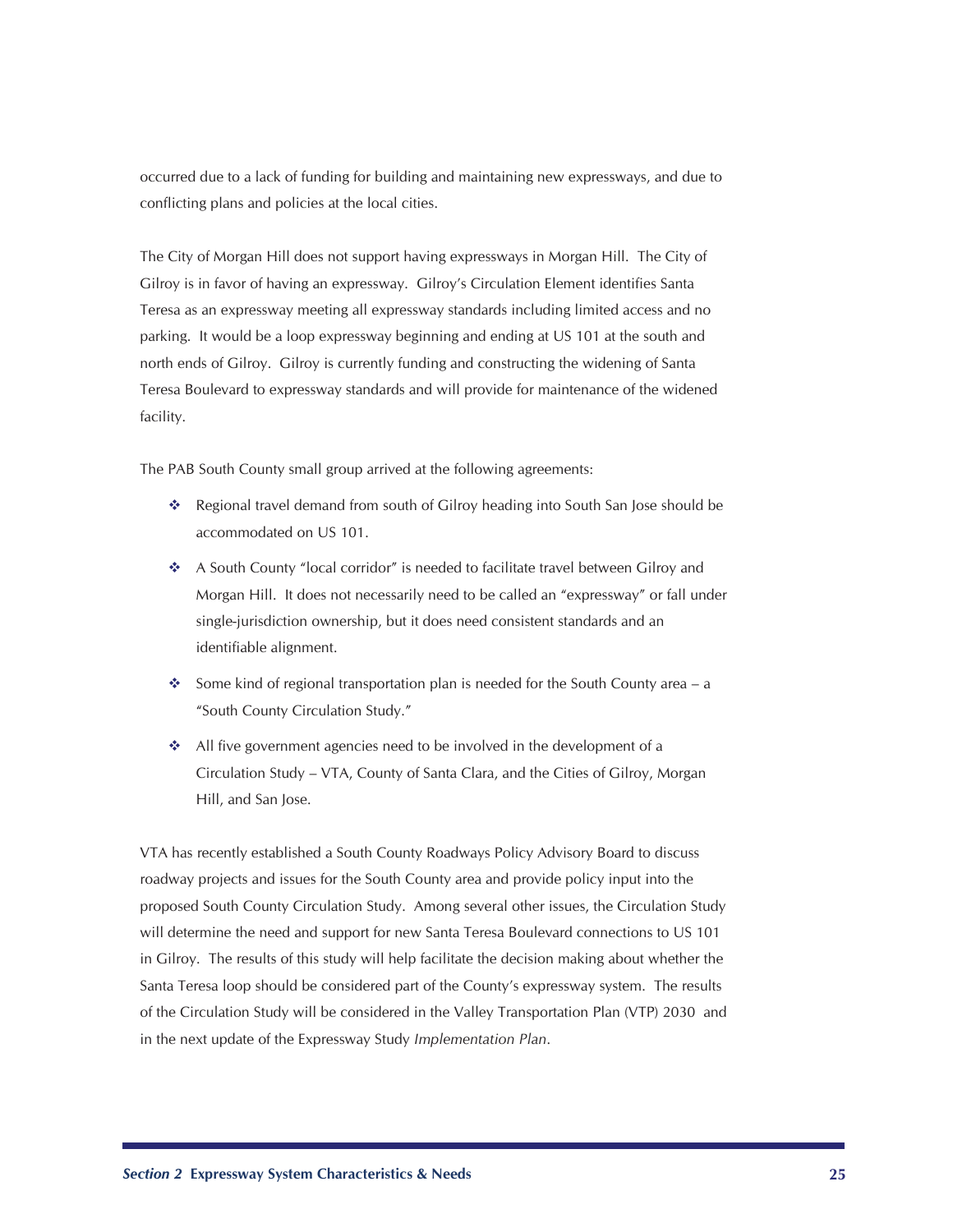# Expressway Vision Statements

A key finding from the data gathering and city/community outreach is that each expressway has its own unique character, function, and community relationship. Therefore, the ultimate build-out of each expressway must vary to meet community needs. To guide the expressway plans, a vision was developed for each expressway, through a collaborative process involving the cities, TWG, and PAB.

The visions are listed in Table 2-4. There are three key terms used that are critical to an understanding of the visions:

- $\triangleleft$  Arterial An expressway that is arterial-like would be similar to a major city street. It will tend to carry relatively less traffic than other expressways and is likely to be 4 to 6 lanes wide. Other potential attributes include more multimodal use (such as a major transit presence or high use bike corridor), higher pedestrian demand, somewhat slower moving traffic, and very few grade separations. It may have commercial or other land uses directly accessed from the expressway.
- $\triangleleft$  High-end express arterial These expressways would be similar to how most people define the term "expressway." They move high volumes of traffic and may be 6 to 8 lanes wide. Most intersections are signalized rather than grade separated. There are few land uses accessed directly from the expressway and less demand for pedestrian travel.
- $\cdot \cdot$  Freeway-like As the name implies, these expressway segments would be similar to a freeway. No expressway is envisioned to be converted completely into a freeway, but some have segments with such high traffic demand, that freeway-like treatments would be warranted. Generally, this means building interchanges to replace congested at-grade intersections. The land uses along these segments tend to be industrial or commercial with buildings fronting on other roadways, not the expressway.

One of the defining features of these three types of roadways is the relationship between traffic mobility and land access. As shown in Figure 2-2, consistent and continuous access control from abutting property is desirable for those expressways which need a high degree of vehicle mobility.